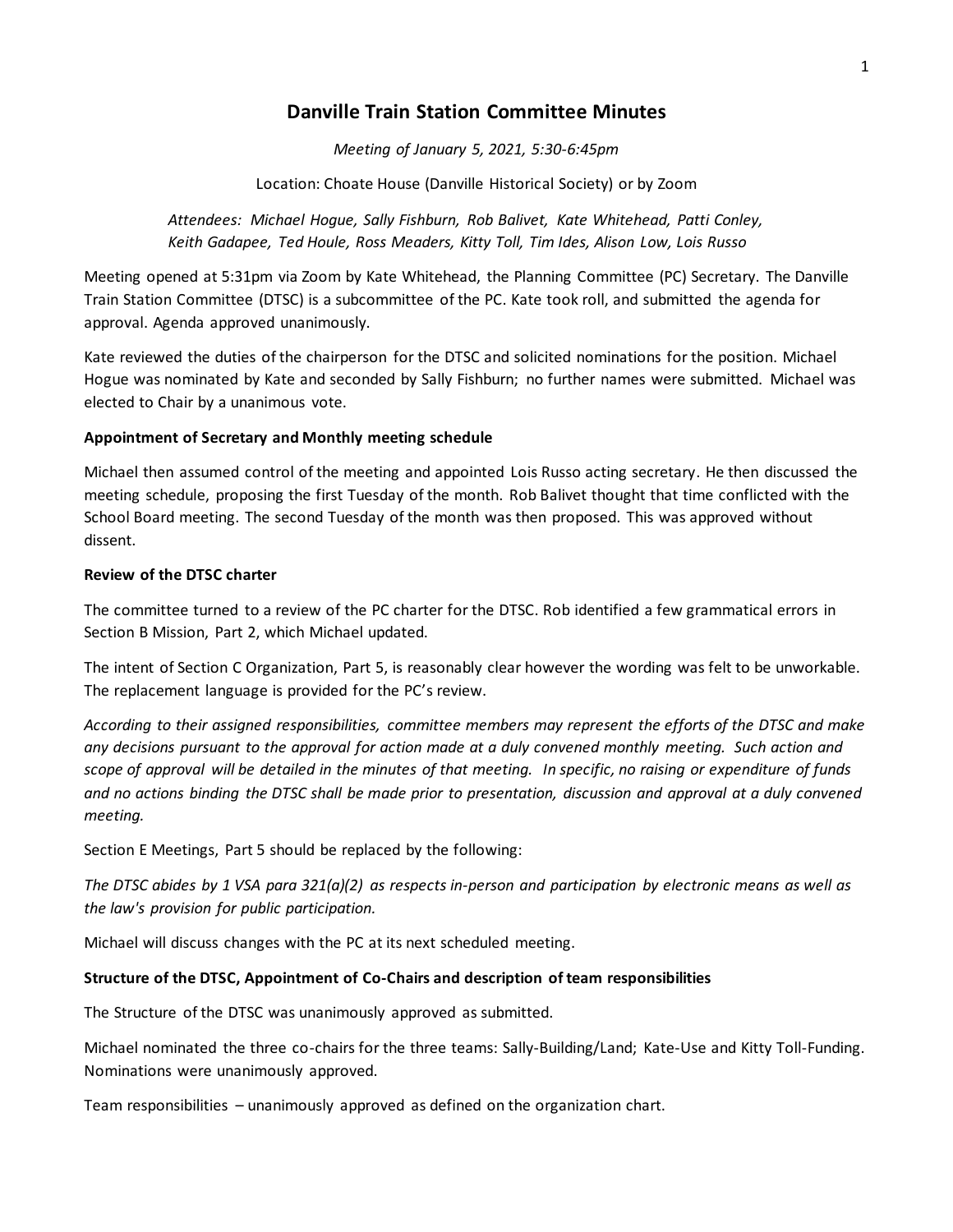# **Reports by Team Co-Chairs and goals to be met by the next meeting**

#### **Building and Land Team**

Sally began reviewing Building/Land tasks, starting with the chimney. The chimney is in danger of falling off the roof into the parking area. It has no internal support structure, but from a historic preservation perspective, it should be rebuilt. Currently it seems the chimney that is left on the roof is being held up by the flashing. If we want to preserve what is there, we need to brace it with two by fours until a rebuild can occur.

Michael proposed deferring the rebuild decision until later, simply addressing the safety concern so it does not injure someone or cause property damage. Rob wondered what the scope of the job was and how quickly it could be resolved. Michael asked if there would be associated costs. Keith Gadapee said removal was a minor fund note for the Select Board (SB) to allocate funds and remove it. Sally agreed that this as a maintenance/safety issue. It was agreed that rebuilding the chimney as part of the historical structure can be decided later.

Sally noted that other work was required to stabilize the building and asked what grants might be available. The 1772 grant is not available as it exempts municipal buildings unless managed and maintained by a nonprofit entity. Preservation Trust of Vermont's Robert Sincerbeaux Fund may be lined up already. Dan Lombowski is a timber framing expert who can complete the assessment via the Preservation Trust of Vermont. This action can be set in motion by acknowledging that we want to move ahead with the assessment. The town's share of the costs is \$250. Need to submit to SB for approval and funding.

Rob read in the UVM report on the condition of the station (1991) a recommendation to jack up the building, but he is not sure why. Michael wondered if they did this when they put the additional posts in. Sally indicated this was some of the work done in the '90's. Patti Conly thinks in 1996 there was some work done to the foundation to shore it up. Since Rob's note was June of 1991, this may have been addressed in that 1996 work. If so they may have done partial remediation.

Michael formed a motion to attend the next SB meeting:

- 1. to apprise the board that the chimney needs to be removed asap for safety concerns
- 2. ask the SB to absorb a \$250 cost for the remediation assessment

Michael proposed keeping all the funding concerns to Kitty's committee so she would be the one to go with Michael and Sally to the Select Board. The motion was approved.

# **Use Team**

Kate reviewed the Use Team tasks:

Historic Certification: Ross Meaders and Patti have been working on the state and federal historic certification. This will position us to apply for additional preservation grants. Ross said that he wants to find additional photos of the surrounded area and newspaper verification of when the station was built. There are a few discrepancies as to the actual completion date of the station. Ross read the details from an article from the 1870s about when the station was raised. Ross believes we can safely say that it was complete except for finishing touches by August 1<sup>st</sup> 1871 and completely finished by Sept 1st for the arrival of the first train.

Michael mentioned the station is coming up to its 150<sup>th</sup> anniversary this summer, so we should consider an event to commemorate it. There was general agreement to pursue a celebration.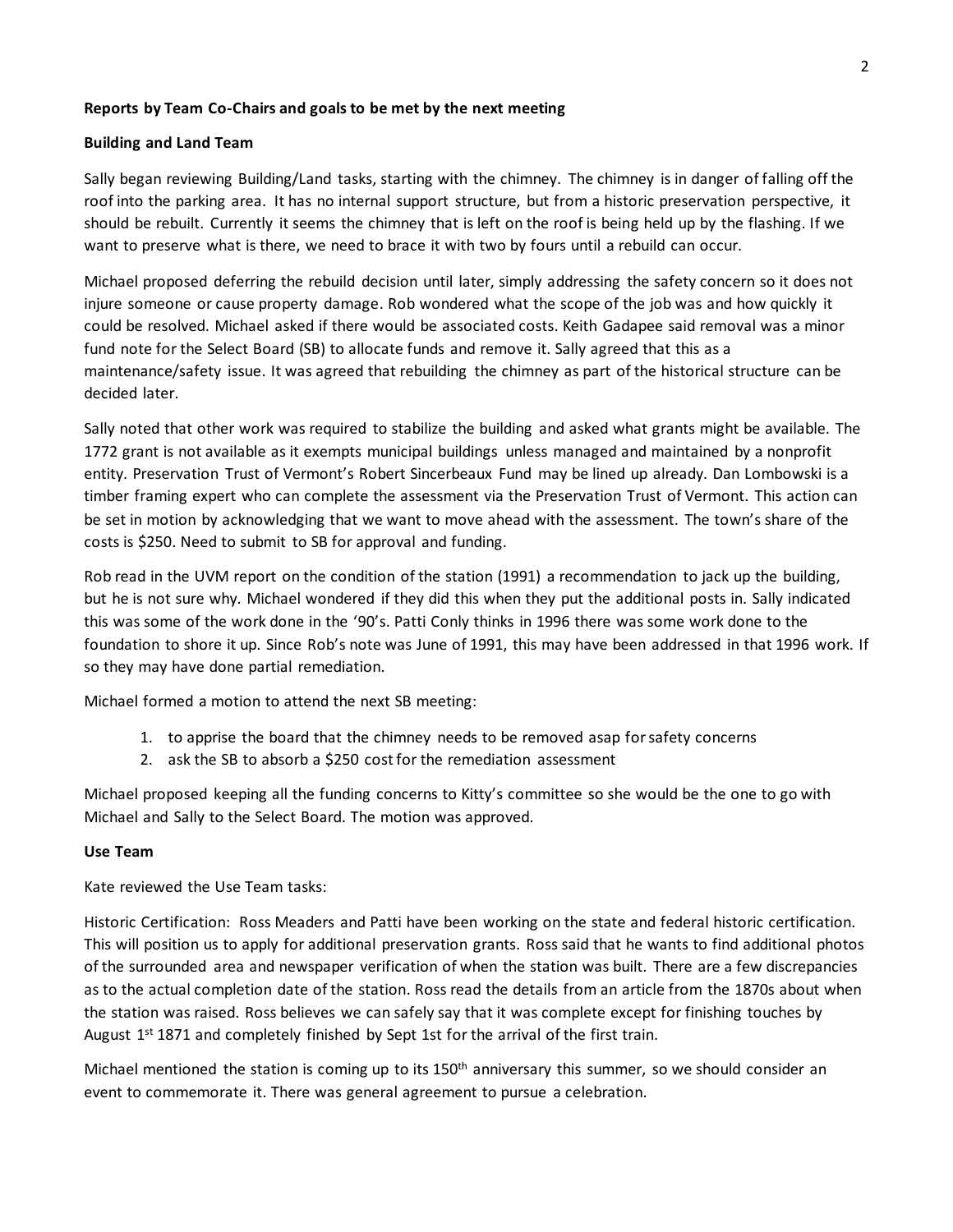Michael indicated the location of the station is within the historic district and that Ross should update the area description. Ross will look to the new zoning map to include that information in the submittals. Michael asked if we are voting now on strictly state certification. Ross said he checked off both boxes because his discussion with the state indicated that this meets the criteria they use to determine the state and national registers – both A (events) and C (architecture). So he proposes applying for both state and federal filings at the same time.

Michael mentioned a number of people in town have proposed demolishing the building. And certifying both state and federal would make that very difficult. Alison Low mentioned that if it was to be demolished we would have to go back to VTrans for approval. A motion was made to approve Ross' submission for both state and federal certification. The motion carried unanimously.

Kate then discussed research on potential uses for the building. Kate, Keith, Ted and Patti plan to conduct a review of other train station renewals as to their successes and failures. In particular, the Hardwick Station is a location they wish to explore and perhaps have their team join us at our next meeting. Review of the effort by other Towns coupled with the research completed last summer during the V2V project (which had public input and an architectural review and rendering) will aid immensely in developing the best 2-3 uses.

Michael clarified this as a three step process:

- 1) Use determination (three best uses)
- 2) Hiring an assessment consultant to evaluate their viability
- 3) And for each use delineate the costs for building restoration and repair, fit out and the ongoing costs including a risk assessment of all aspects for each use.

Alison mentioned NVDA can help with identification of grant sources. Kate McCarthy of the Vermont Natural Resources Council has been keeping in touch, and Danville has tapped that funding source in the past. Once the choices have been narrowed down and the key issues identified we can go deeper in terms of design and looking at municipal planning grants.

Tim Ides opined that 'use' is the single biggest priority. Without identifying the uses, all the rest is irrelevant. Sally agreed with this. Tim expressed his concern that the railroad stations study should be of stations on the rail trail. Michael suggested not closing out a review of the station successes not on the rail as not all of the viable uses relate to the trail itself. Tim asked if there are any plans to move the Recycle Center. Alison said that yes there have been and that recycling is not highest and best use for that building. Keith said that due to not having a recycling attendant and the increased scope of recycling that a plan to move recycling should be made by the SB sooner rather than later.

Ross mentioned that there used to be an addition on the building and could be part of the plan both for a larger use foot print and, if the SB wanted to keep recycling at the station, we might still have room for another use.

Whatever we do has to support itself going forward without having to return to the SB every year. So there needs to be an economic engine in the station. Possibly the passenger side needs to be available for trail users with an historic overview of the Town and the railroad, along with amenities.

Michael agrees that the use has to be determined first before any other committee can really proceed. However it is important to research construction and funding possibilities so we don't waste time moving from the Use decision to implementation. Some of the funding sources may take considerable time to tap.

Kate said we need to evaluate the various barriers to development (sewer, water, etc ) as well. For a feasibility survey NCIC covers 65% of the cost, and the town the rest. But she is not certain what the timeline is for completion. Depends how deep they go with the evaluation and research. Alison envisions the identification of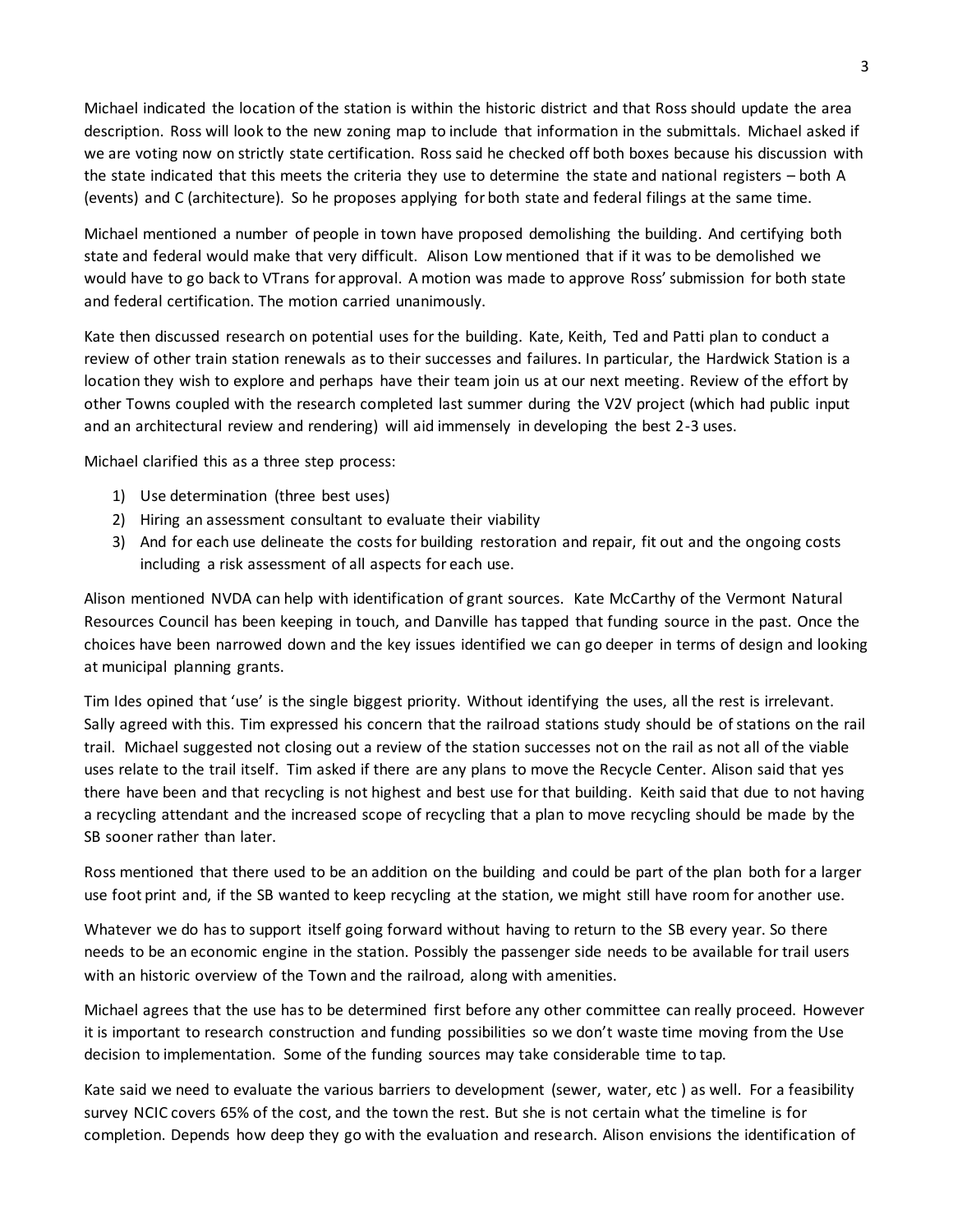potential uses being fairly quick (as part of the feasibility study). By the time the funds are available the in depth study can be completed. She thinks maybe three months to complete that initial use phase for the three uses as well as determining their viability (based on market demand and their space needs).

Rob said the V2V station plan bleeds over onto adjacent property in the parking lot, thus the plan may not be achievable. Does this impact potential uses? Parking is a major issue considering that small wedge of property owned by the station. Can we use assets across the road or down the trail? Parking will be a major issue for any viable use.

Kitty asked whether these questions would be answered in the three month time frame to complete the initial study. Alison thinks any for-profit use will need more parking, so this will be a need in almost any incomegenerating use. Limited parking is a foregone conclusion so we should work from the assumption this is a constraint. It was never designed to be a commuter parking lot.

Ted thinks parking is already an issue and overflow parking is already in use. Goodfellas and Marty's had some pushback this summer because of this issue and he thinks this is only going to become a bigger issue as more people utilize the rail trail. Regardless of what the use may be, this will be a concern.

Michael asked about the land next to Town Hall. Keith said anything done to that lot has to be put in front of the voters. There is a plan and design, that work is done, it is just a matter of raising funds to the project. There is one last detail they are working on related to storm water, but it is mostly now in the hands of the voters about whether they want to pull the trigger.

Kate proposed the following for Feb regarding the studies:

- (1) reach out to other communities for models (more than two), and
- (2) to apply for some grant funds.

Alison mentioned that VNRC and NCIC should be asap because some of those deadlines for grant submittal are February. Funds probably won't release until April or May for the actual study.

Kate received approval to move ahead as discussed above with the outreach, use identification and funding needs.

Michael then asked to Kitty for her report.

# **Funding**

Kitty acknowledged that Alison is key to their committee because they will rely heavily on her knowledge and experience with grants. Kitty then asked Keith about the building fund he mentioned (started for the depot and added to annually) and whether we were at risk of losing the current annual funding. Keith said that unless something else came up, he suspects not. There are some endowments the town uses periodically for the Town Hall and other things, so he feels the money is really set aside for the depot. Though there are never guarantees. Kitty wants to be sure that if we fundraise this doesn't jeopardize that funding with the Select Board.

These monies can cover the grants' required match by the town for planning and construction costs.

Kitty said she sees three funding sources:

- (1) grants,
- (2) town funding (and what is sustainable),
- (3) personal and business contributions.